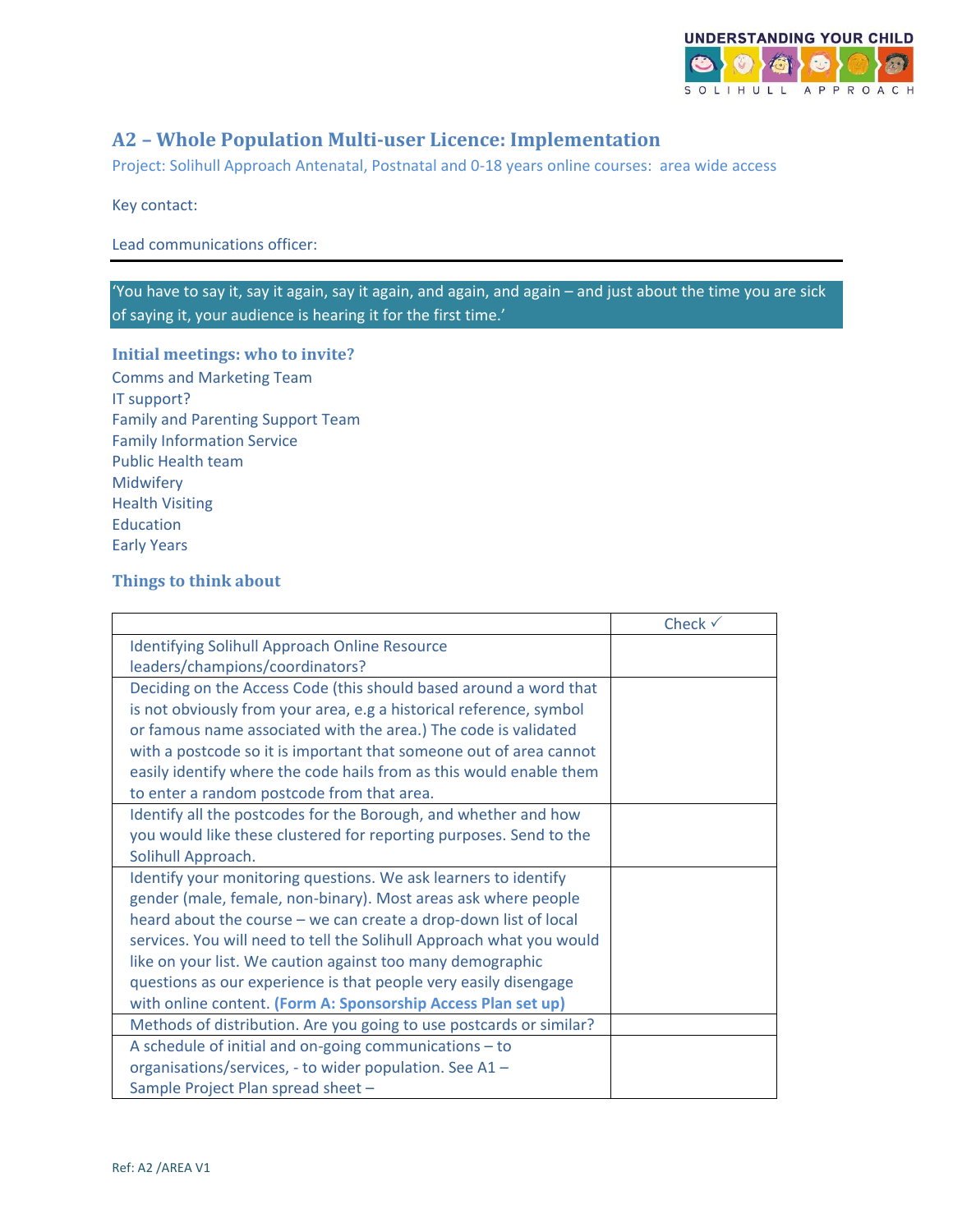| How are you going to describe the initiative without implying any                   |  |
|-------------------------------------------------------------------------------------|--|
| stigma?                                                                             |  |
| Testimonials from parents: we have true ones until you have your                    |  |
| own.                                                                                |  |
| Timescales (we have a sample project plan document (A1) to assist                   |  |
| with this)                                                                          |  |
| Copy/Templates required e.g. postcard design (supplied free by                      |  |
| SA), digital image (for GP waiting rooms, council website, antenatal                |  |
| waiting rooms etc), pop up banner design. Does anything need                        |  |
| developing in-house locally?                                                        |  |
| Monitoring-Monthly reports are supplied by SA). Other methods?                      |  |
| E.g. focus groups, random sampling questionnaires.                                  |  |
| Methods for encouraging uptake?                                                     |  |
| On-going monitoring of comms schedule - maintaining impetus                         |  |
| Go Live Launch? Identify potential date, decide on activities.                      |  |
| Separate or joint launch for professionals, schools and public?                     |  |
| How to get potential promoters on board. For example, in the West                   |  |
| Midlands as part of the initial pilot, all GP surgeries were sent                   |  |
| postcards with the access code on in a brown Jiffy bag, for their                   |  |
| waiting rooms and consultation rooms. In terms of this project, the                 |  |
| top GP surgeries soon requested digital images for their websites                   |  |
| and technology in the surgery. The more challenging GP surgeries,                   |  |
| by the 3 <sup>rd</sup> mailout, were still asking 'Jiffy bag, what Jiffy bag? I may |  |
| have seen one in the back room'. Schools are generally keen to                      |  |
| email out the code (we have a Launch Pack for schools which                         |  |
| includes email templates). Nurseries can offer the access code to all               |  |
| parents. This 'normalises' the courses. See Section 3.                              |  |
| Any existing systems available? E.g. Access code in with 'invitation                |  |
| to scan letter.' Innoculation letters from Child Health? Include                    |  |
| postcard/ flyer in Baby Box scheme? First booking with                              |  |
| midwives?(one area included info about courses in schedule of                       |  |
| texts sent to every woman from first antenatal booking onwards)                     |  |
| School Admissions offer letter (primary and secondary)?                             |  |
| Screen savers are a great way to promote the courses once you                       |  |
| have your poster/postcard design ready. NHS and Council IT                          |  |
| departments can arrange to put it on all employee computers                         |  |
| across both agencies                                                                |  |

## **Potential promoters**

- The public
- Parents who have benefited from the Solihull approach courses
- SCHOOLS\* and Academies
- Private nurseries
- Early years community-led groups (parents and toddler forums)
- Maternity services
- Health Visiting service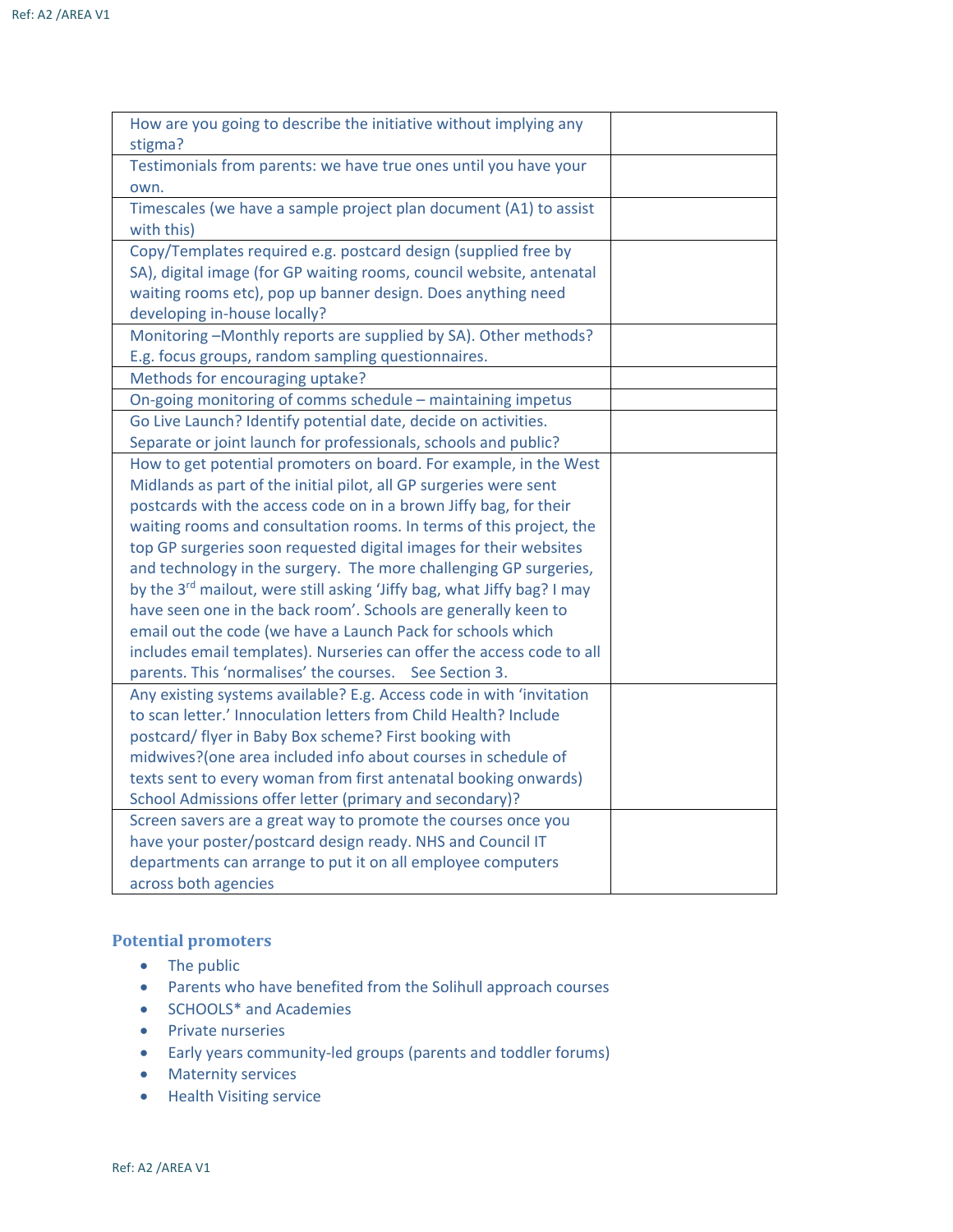- GP surgeries, Primary care settings, staff, intranet
- Children's Centres
- Early years education settings and workers
- Housing providers
- Social care services
- Mental health and wellbeing providers
- Local FIS
- Local parenting Coordination Team
- Job Centre Plus settings and DWP workers
- Relevant third sector organisations (Mind, NCT, counselling)

\*SCHOOLS are a key partner, however they are inundated with incoming emails. Even in areas where there have been multiple attempts to share the offer with schools it is often the case that relevant people in

#### **Possible channels for promotion**

May include:

- FIS
- Key professionals
- Libraries, pharmacies,
- GP surgeries
- Display posters
- NHS & Council as employers (screen savers are a quick win can be postcard images with extra badge saying 'Tell all your local friends and family, and your patients and service users!')
- Local Businesses, large employers
- Promotional postcards
- Media press releases
- Radio and local media advertising
- Use of incentive (prizes)??
- Social media sites
- Websites/blogs
- Pop-up promotional events.

Our experience so far is that a communications plan is very important, with multiple reminders across time to all professional groups and promoters.

Using Facebook adverts and other digital communication may be part of the comms mix, more general adverts on buses or hoardings could be considered, but having a face to face recommendation from a practitioner or contact from a school or nursery or seeing the initiative in a 'trusted place' such as a GP surgery seems to be part of a core comms strategy. It is likely that a parent seeing the initiative from multiple sources may be more likely to access it.